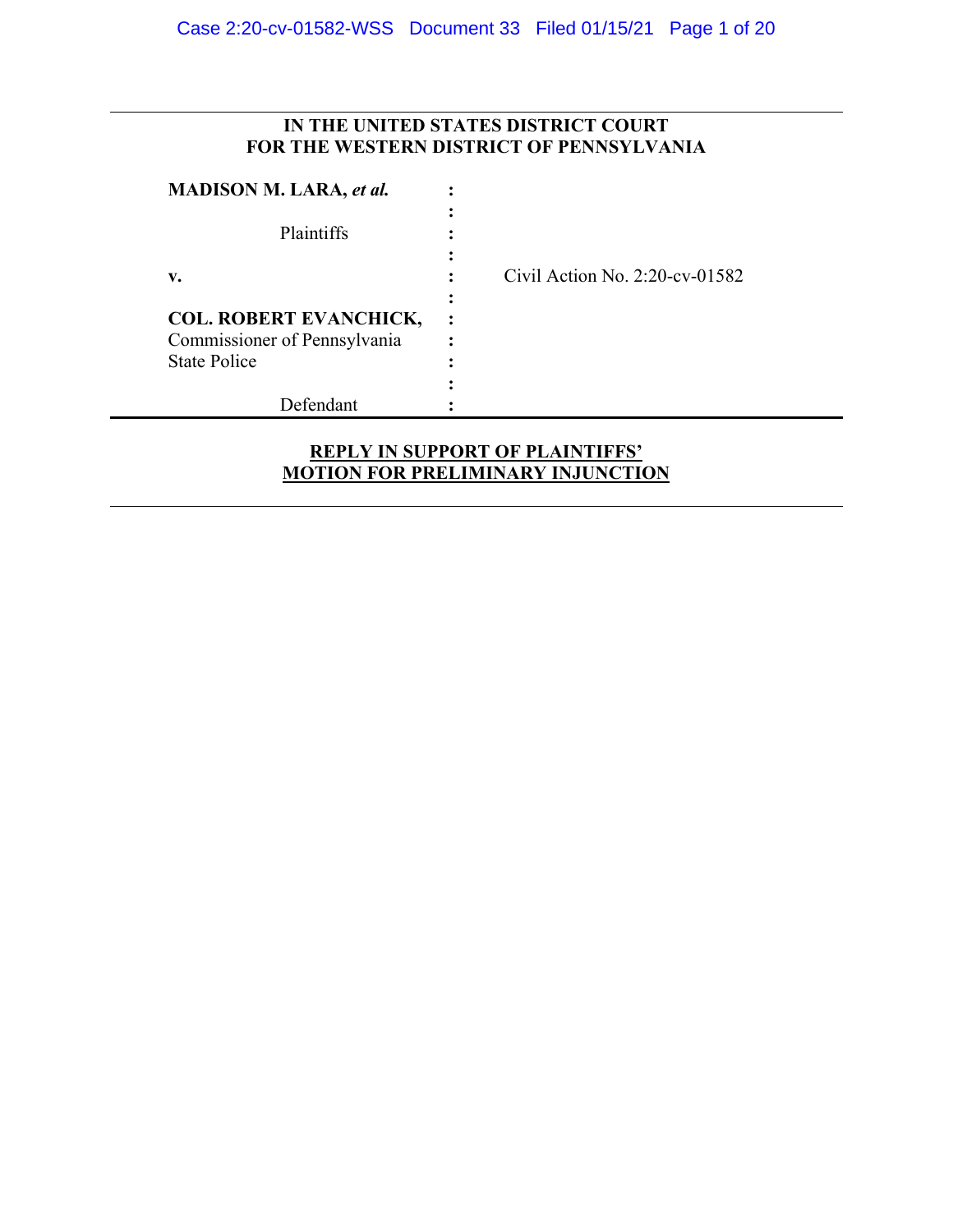# **TABLE OF CONTENTS**

## **Page**

| $\bf INTRODUCTION \,\,{} \dots \,\,{} \dots \,\,{} \dots \,\,{} \dots \,\,{} \dots \,\,{} \dots \,\,{} \dots \,\,{} \dots \,\,{} \dots \,\,{} \dots \,\,{} \dots \,\,{} \dots \,\,{} \dots \,\,{} \dots \,\,{} \dots \,\,{} \dots \,\,{} \dots \,\,{} \dots \,\,{} \dots \,\,{} \dots \,\,{} \dots \,\,{} \dots \,\,{} \dots \,\,{} \dots \,\,{} \dots \,\,{} \dots \,\,{} \dots \,\,{} \dots \,\,{} \dots \,\,{} \dots \,\,{} \dots \,\,{} \dots \,\,{} \dots \,\,{} \dots \,\,{} \dots \,\,{} \dots$ |           |                                                                                    |  |  |  |
|--------------------------------------------------------------------------------------------------------------------------------------------------------------------------------------------------------------------------------------------------------------------------------------------------------------------------------------------------------------------------------------------------------------------------------------------------------------------------------------------------------|-----------|------------------------------------------------------------------------------------|--|--|--|
|                                                                                                                                                                                                                                                                                                                                                                                                                                                                                                        |           |                                                                                    |  |  |  |
| Ι.                                                                                                                                                                                                                                                                                                                                                                                                                                                                                                     |           |                                                                                    |  |  |  |
|                                                                                                                                                                                                                                                                                                                                                                                                                                                                                                        | A.        | Plaintiffs' claims should not be dismissed for failure to join required parties. 2 |  |  |  |
|                                                                                                                                                                                                                                                                                                                                                                                                                                                                                                        | <b>B.</b> | The Second Amendment protects the right of 18-to-20-year-olds to carry             |  |  |  |
|                                                                                                                                                                                                                                                                                                                                                                                                                                                                                                        | C.        | The challenged Pennsylvania ban is categorically unconstitutional                  |  |  |  |
|                                                                                                                                                                                                                                                                                                                                                                                                                                                                                                        | D.        | The challenged ban fails any level of heightened constitutional scrutiny. 11       |  |  |  |
| II.                                                                                                                                                                                                                                                                                                                                                                                                                                                                                                    |           |                                                                                    |  |  |  |
|                                                                                                                                                                                                                                                                                                                                                                                                                                                                                                        |           |                                                                                    |  |  |  |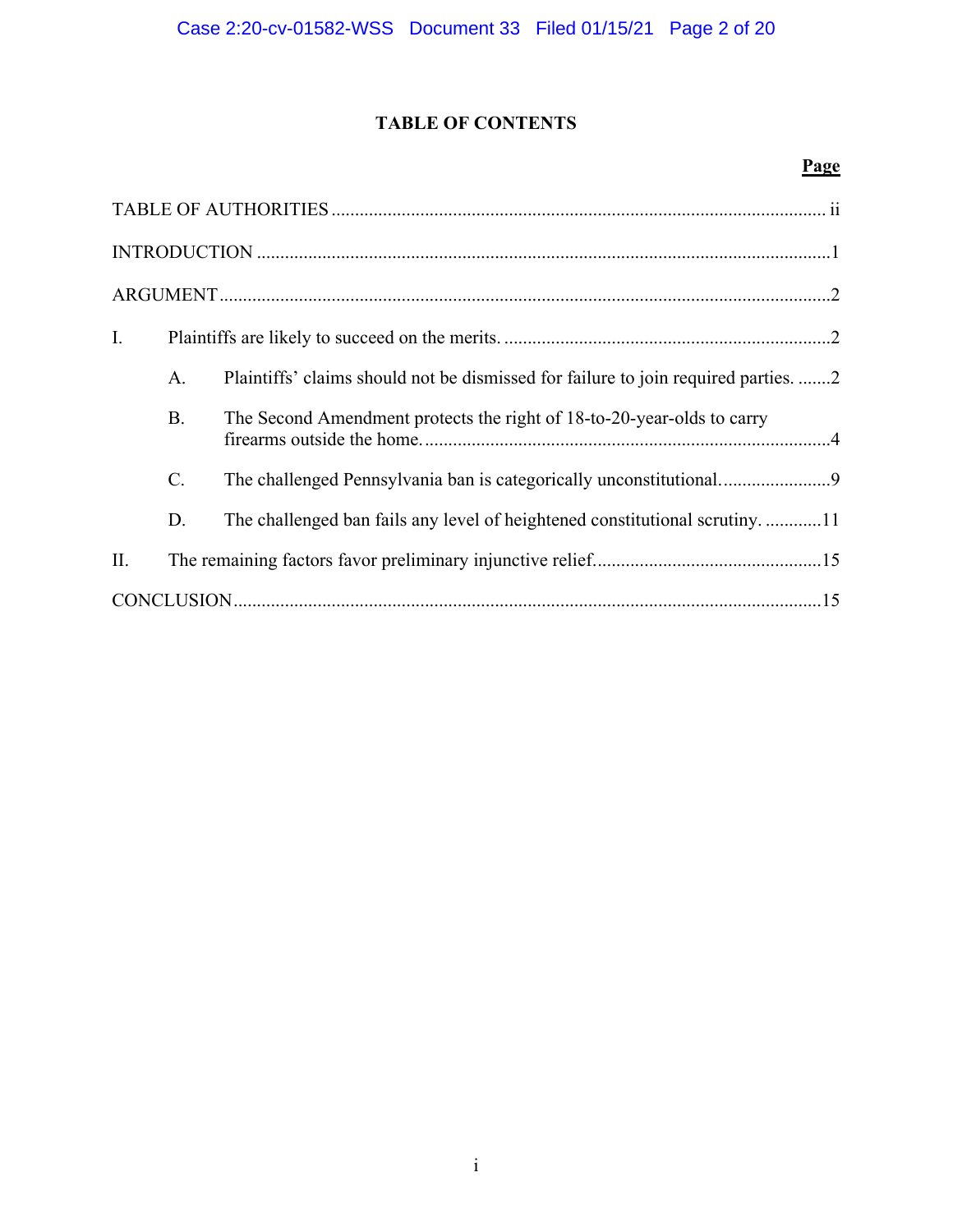# **TABLE OF AUTHORITIES**

| <b>Cases</b><br>Page                                                            |  |
|---------------------------------------------------------------------------------|--|
|                                                                                 |  |
|                                                                                 |  |
|                                                                                 |  |
|                                                                                 |  |
| Disabled in Action of Pa. v. Southeastern Pa. Transp. Auth.,                    |  |
|                                                                                 |  |
|                                                                                 |  |
|                                                                                 |  |
|                                                                                 |  |
|                                                                                 |  |
|                                                                                 |  |
| Folajtar v. Attorney Gen. of the United States,                                 |  |
|                                                                                 |  |
|                                                                                 |  |
|                                                                                 |  |
|                                                                                 |  |
| K.A. ex rel. Ayers v. Pocono Mountain Sch. Dist., 710 F.3d 99 (3d Cir. 2013) 15 |  |
|                                                                                 |  |
|                                                                                 |  |
|                                                                                 |  |
| Mediq Mgmt. Servs., Div. of Mediq, Inc. v. Kerns,                               |  |
|                                                                                 |  |
|                                                                                 |  |
|                                                                                 |  |
|                                                                                 |  |
|                                                                                 |  |
|                                                                                 |  |
|                                                                                 |  |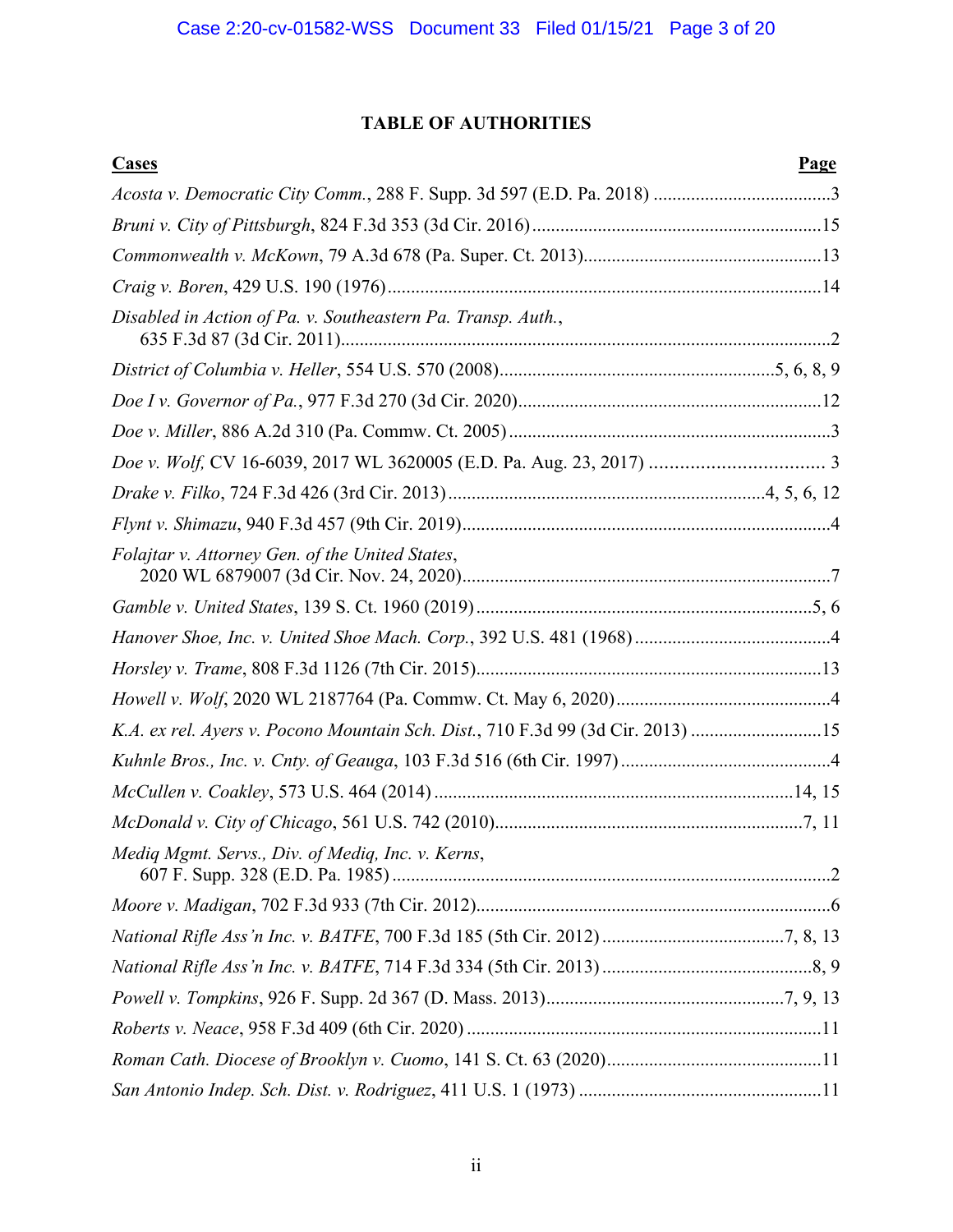| <b>Constitutional and Statutory Provisions and Rules</b>                                                                                                              |
|-----------------------------------------------------------------------------------------------------------------------------------------------------------------------|
|                                                                                                                                                                       |
| 18 PA. C.S.                                                                                                                                                           |
|                                                                                                                                                                       |
| FED. R. CIV. P.                                                                                                                                                       |
|                                                                                                                                                                       |
| <b>Other Authorities</b>                                                                                                                                              |
| . 8                                                                                                                                                                   |
| Cassandra K. Crifasi et al., Association Between Firearm Laws and Homicide in Urban                                                                                   |
| David B. Kopel & Joseph G.S. Greenlee, History and Tradition in Modern Circuit Cases<br>on the Second Amendment Rights of Young People, 43 S. ILL. U. L.J. 119 (2018) |
| John Donohue et al., Right-to-Carry Laws and Violent Crime,                                                                                                           |
| Michael Siegel et. al., Easiness of Legal Access to Concealed Firearm Permits and<br>Homicide Rates in the United States, 107 AM. J. PUB. HEALTH 1923 (2017) 12       |
| NATIONAL RESEARCH COUNCIL, FIREARMS AND VIOLENCE                                                                                                                      |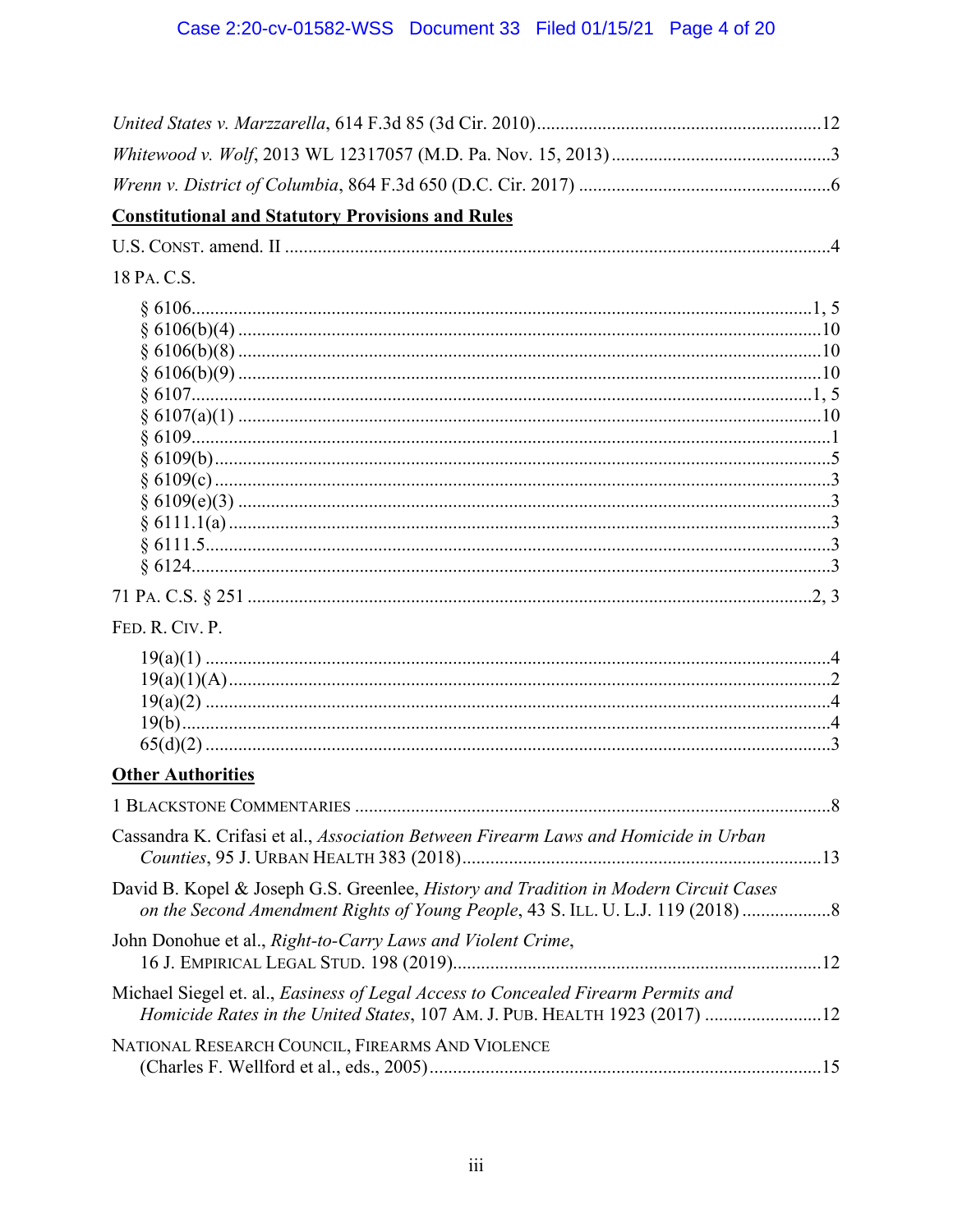#### **INTRODUCTION**

The Second Amendment protects the rights of 18-to-20-year-olds to carry firearms, particularly for self-defense outside the home. The provisions challenged here—including 18 PA. C.S. § 6106, which requires a license to carry firearms concealed or transport them outside of narrowly defined circumstances,<sup>1</sup> Section 6107, which requires a license to carry firearms (concealed or otherwise) in public during a declared emergency, and Section 6109, which forbids 18-to-20-year-olds from obtaining such a license—bar 18-to-20-year-olds from exercising that right and are therefore unconstitutional. Neither Defendant's Response to our Motion for Preliminary Injunction, Doc. 25 ("PI Br."), nor his Motion to Dismiss Brief, Doc. 24 ("MTD Br."), provides *any meaningful argument* that those provisions regulate conduct outside the scope of the Second Amendment. Nor do they provide *any meaningful evidence* that would justify them. 2

Defendant fails to justify the challenged provisions because he fundamentally misunderstands the nature of this challenge. As is clear from our complaint and our opening brief, the constitutional violation in this case is not caused by Pennsylvania's concealed-carry licensing requirements, or its limits on carrying firearms during a declared emergency, *standing alone*. Rather, what is unconstitutional is the *combined effect* of these limits, which *together* operate to ban 18-to-20-year-old adults from bearing arms outside the home for lawful purposes, including self-defense. Pennsylvania ignores the transportation restrictions of 6106, feebly tries to defend the age-based limits on concealed carry *in isolation* and likewise offers a weak defense of Section

<sup>&</sup>lt;sup>1</sup> While our arguments focus primarily on the restrictions on carrying firearms in public, they apply similarly to invalidate the transport restrictions we have challenged.

 $2$  This Court's December 10, 2020 Order directed that Defendant's brief not exceed 30 pages, but Defendant's brief—itself 23 pages long—purports to "incorporate[ ]" the full content of his separate, 36-page brief supporting his motion to dismiss. PI Br. 2. Plaintiffs will separately respond to Defendant's motion to dismiss, but this Reply also endeavors to address those arguments in Defendant's motion to dismiss brief that are pertinent here.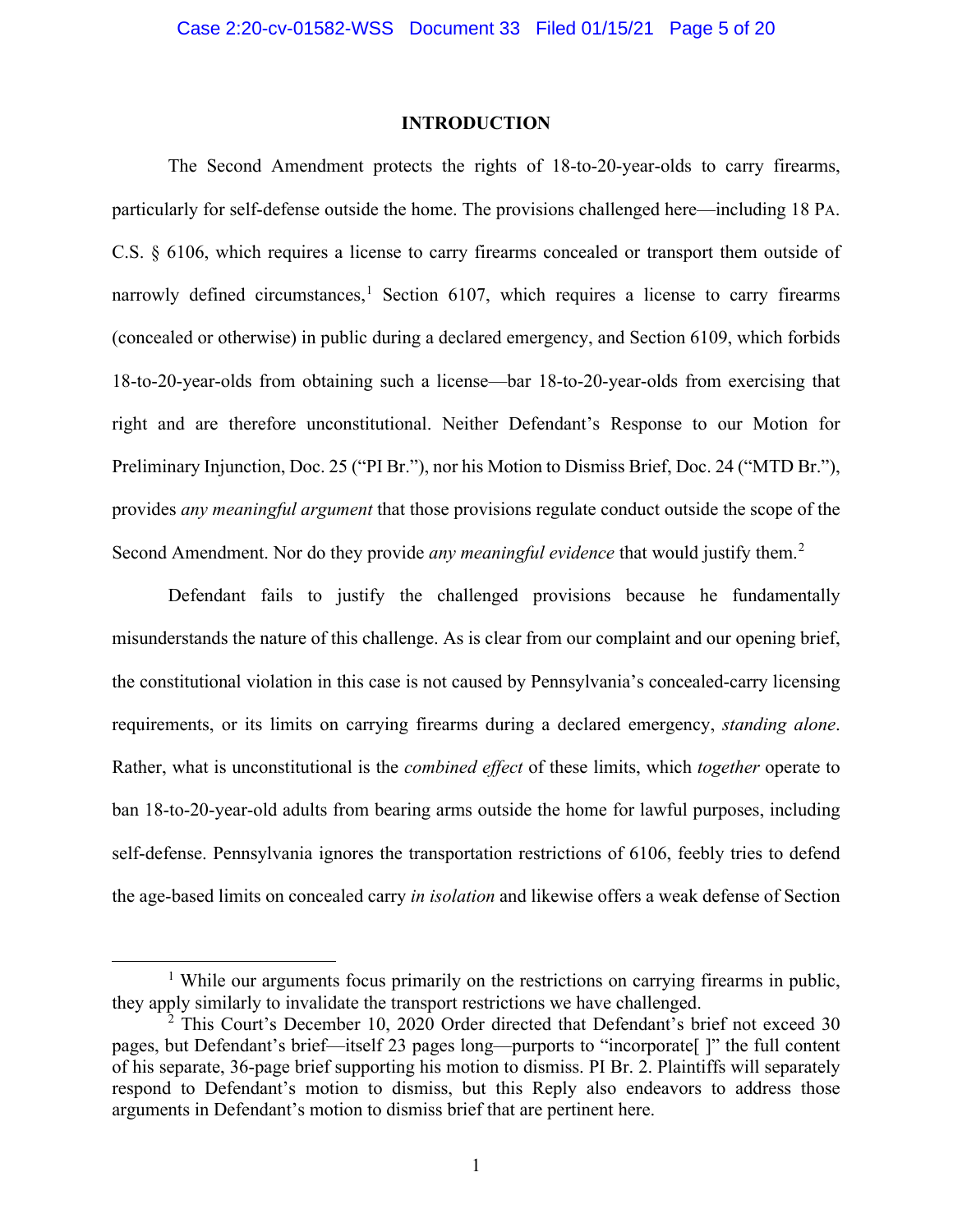#### Case 2:20-cv-01582-WSS Document 33 Filed 01/15/21 Page 6 of 20

6107's "emergency" limitations *in isolation*. It never even tries to defend the combined operation and effect of these restrictions—because they are indefensible.

#### **ARGUMENT**

#### **I. Plaintiffs are likely to succeed on the merits.**

## **A. Plaintiffs' claims should not be dismissed for failure to join required parties.**

Defendant starts with the threshold assertion that "there is some question" whether the injunction requested by Plaintiffs would give them "complete relief," given that we have only named Commissioner Evanchick as a defendant and there are a "multitude of police departments" in Pennsylvania. PI Br. 4. There is nothing to this.

Under FED. R. CIV. P. 19(a)(1)(A), a person "must be joined as a party" if "[i]n that person's absence, the court cannot accord complete relief among existing parties." The appropriate method for a defendant to raise an objection under Rule 19 is to move for dismissal under Rule 12(b)(7), and on such a motion the defendant "bears the burden of showing why an absent party should be joined under Rule 19." *Disabled in Action of Pa. v. Southeastern Pa. Transp. Auth.*, 635 F.3d 87, 97 (3d Cir. 2011). Defendant has filed no motion under Rule 12(b)(7), and he has presented no argument showing why "the myriad of law enforcement officers and agents within the Commonwealth," PI Br. 5, must be joined—apart from the suggestion that "there is some question" whether their presence is necessary for Plaintiffs to obtain relief. Defendant's failure to shoulder his burden under Rule 12(b)(7) is alone a sufficient reason for rejecting the objection. *See Mediq Mgmt. Servs., Div. of Mediq, Inc. v. Kerns*, 607 F. Supp. 328, 330 (E.D. Pa. 1985).

In any event, Defendant's invocation of Rule 19(a) fails on the merits. There can be no question that Defendant Evanchick, as Commissioner of the State Police, is the only necessary defendant in this action, given that: (a) Pennsylvania law establishes him as "the head and executive officer of the Pennsylvania State Police," vested with authority to "make rules and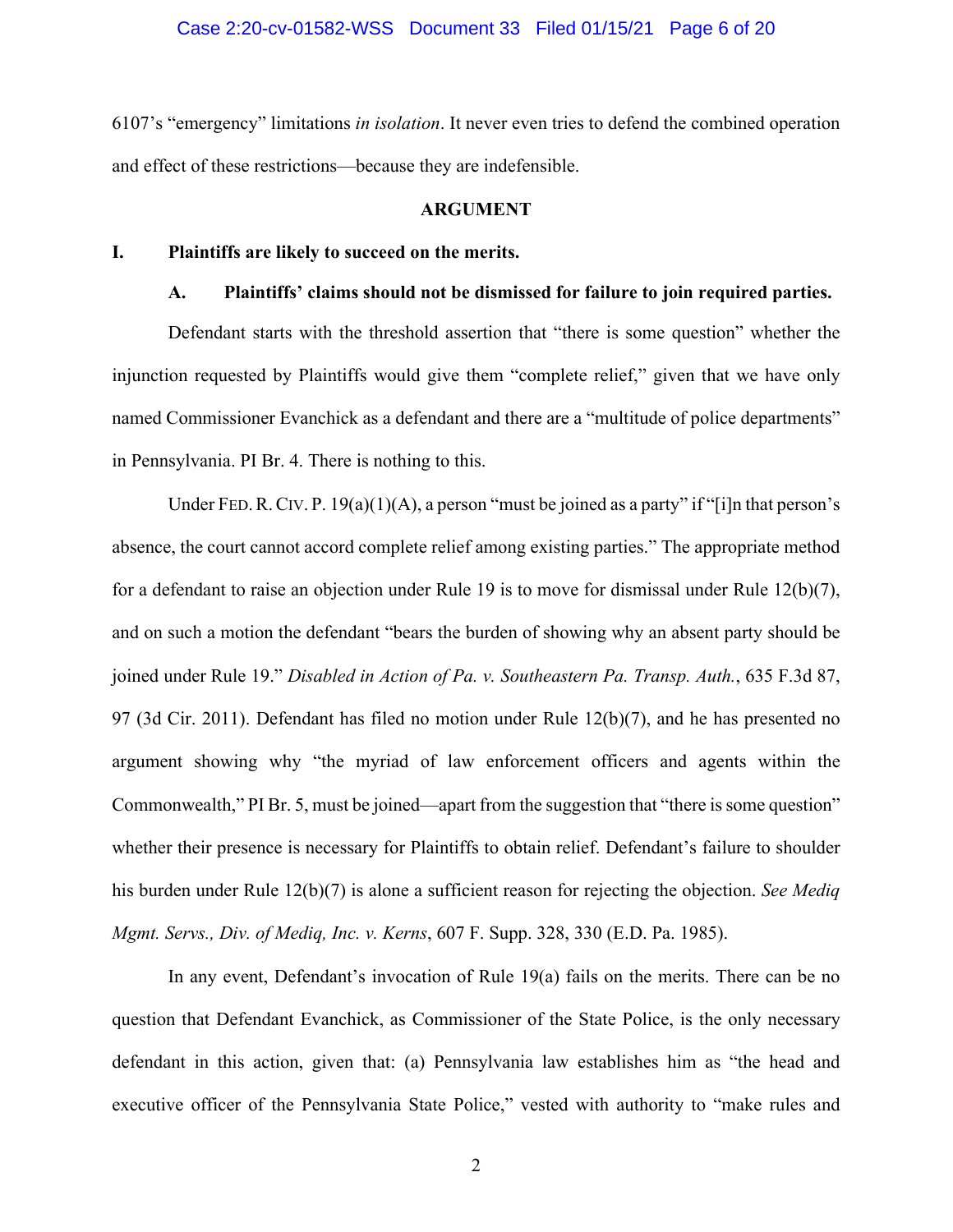#### Case 2:20-cv-01582-WSS Document 33 Filed 01/15/21 Page 7 of 20

regulations" for the "conduct" and "control and regulation of the State Police Force," 71 PA. C.S. § 251; and (b) the Uniform Firearms Act itself provides that "[t]he Pennsylvania State Police shall have the responsibility to administer the provisions of this chapter," 18 PA. C.S. § 6111.1(a); *see also id.* § 6111.5, and that the Commissioner shall "establish form specifications and regulations" governing Section 6109's "[l]icense to carry firearms," *id.* § 6124; *see also id.* § 6109(c), (e)(3). Given these provisions, Defendant Evanchick has the authority to ensure Plaintiffs receive the licenses Sections 6106 and 6107 require or are not arrested for carrying firearms without a license.

Defendant tentatively suggests that the "myriad of law enforcement officers and agents within the Commonwealth" are not "merely ministerial" officials, PI Br. 5, but he nowhere suggests that these officials would have discretion to arrest an 18-to-20-year-old who has been issued a license pursuant to Commissioner Evanchick's instructions. Nor does he suggest that these local officials would have authority *to disregard* his instructions in compliance with an injunction entered by this Court and binding on him and his employees and agents, *see* FED. R. CIV. P.  $65(d)(2)$ , forbidding them from enforcing the challenged restrictions. Indeed, the only authority Defendant cites is a district court opinion concluding that various local officials *were not* necessary parties, precisely because they *would be bound* to comply with a judgment running against the named state-official defendant. *Whitewood v. Wolf*, 2013 WL 12317057, at \*3 (M.D. Pa. Nov. 15, 2013); *see also Doe v. Wolf,* CV 16-6039, 2017 WL 3620005, at \*12 (E.D. Pa. Aug. 23, 2017) (proper party in a constitutional challenge to the Uniform Firearms Act is the Commissioner); *Doe v. Miller*, 886 A.2d 310, 312 n.1 (Pa. Commw. Ct. 2005), *aff'd,* 587 Pa. 502 (2006) ("The Commissioner of the Pennsylvania State Police is the proper defendant in this action [challenging constitutionality of Megan's Law II] as he is charged with the administration . . . of the [challenged statute]."); *Acosta v. Democratic City Comm.*, 288 F. Supp. 3d 597, 649 (E.D. Pa. 2018).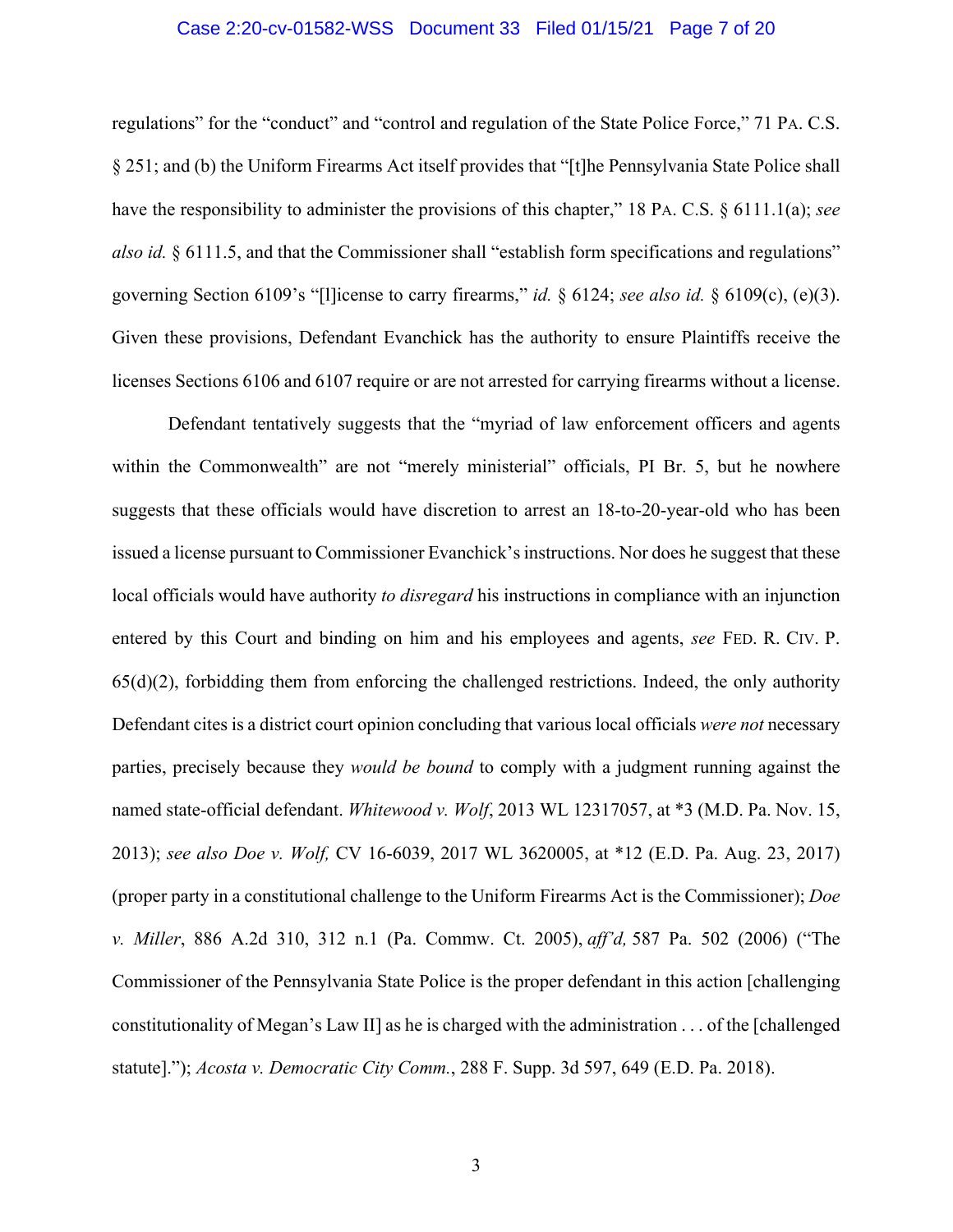#### Case 2:20-cv-01582-WSS Document 33 Filed 01/15/21 Page 8 of 20

Finally, even if the Court were to reject all of the foregoing and conclude that some local law-enforcement officials *are* necessary parties, the appropriate response would not be outright dismissal of the action. Rather, the appropriate response would be entry of an "order that the person be made a party." FED. R. CIV. P.  $19(a)(2)$ .<sup>3</sup>

## **B. The Second Amendment protects the right of 18-to-20-year-olds to carry firearms outside the home.**

Defendant's merits responses to our Second Amendment claims are equally unpersuasive.<sup>4</sup>

1. Our opening brief explained at length why the text, purpose, and history of the Second Amendment—as well as the Supreme Court's decision in *Heller*—establish that "the right of the people to . . . *bear* Arms," U.S. CONST. amend. II, necessarily applies outside the home. *See*  Br. in Support of Pls.' Mot. for Prelim. Inj. at 7–14, Doc. 11-8 ( "Pls.' Br."). The State does not refute any of this evidence and in fact does not even try. Neither of its briefs contains *any*  discussion of the text of the Second Amendment, or *any* explanation of how confining the right to keep and bear arms to the home could be squared with its purpose and history.

Instead, Pennsylvania places all of its chips on the Third Circuit's decision in *Drake v. Filko*, 724 F.3d 426 (3rd Cir. 2013). *Drake* is inapposite. As Defendant acknowledges, *see* PI Br.

<sup>&</sup>lt;sup>3</sup> Defendant has made no argument that the addition of such parties would "deprive the court of subject-matter jurisdiction" or, if it would, that the case cannot "in equity and good conscience . . . proceed among the existing parties." Rule  $19(a)(1)$ , (b).

<sup>&</sup>lt;sup>4</sup> Defendant briefly suggests that our Second Amendment claims are somehow time-barred because Section 6107 was enacted in 1968. MTD Br. 35 n.7. But Plaintiffs are not challenging the enactment of the law in 1968; they are challenging its continued and current enforcement. *See*  Compl. ¶¶ 10–24. It is well settled that a constitutional challenge in such circumstances is not untimely, since the continuing enforcement of an unconstitutional law inflicts a continuing harm. *See, e.g.*, *Flynt v. Shimazu*, 940 F.3d 457, 462 (9th Cir. 2019); *Kuhnle Bros., Inc. v. Cnty. of Geauga*, 103 F.3d 516, 522 (6th Cir. 1997); *see also Hanover Shoe, Inc. v. United Shoe Mach. Corp.*, 392 U.S. 481, 502 n.15 (1968). The only case Defendant cites proves the point; that case found the action untimely because it belatedly challenged "the constitutionality of the statute's enactment process," *Howell v. Wolf*, 2020 WL 2187764, at \*2 (Pa. Commw. Ct. May 6, 2020), not its continuing enforcement.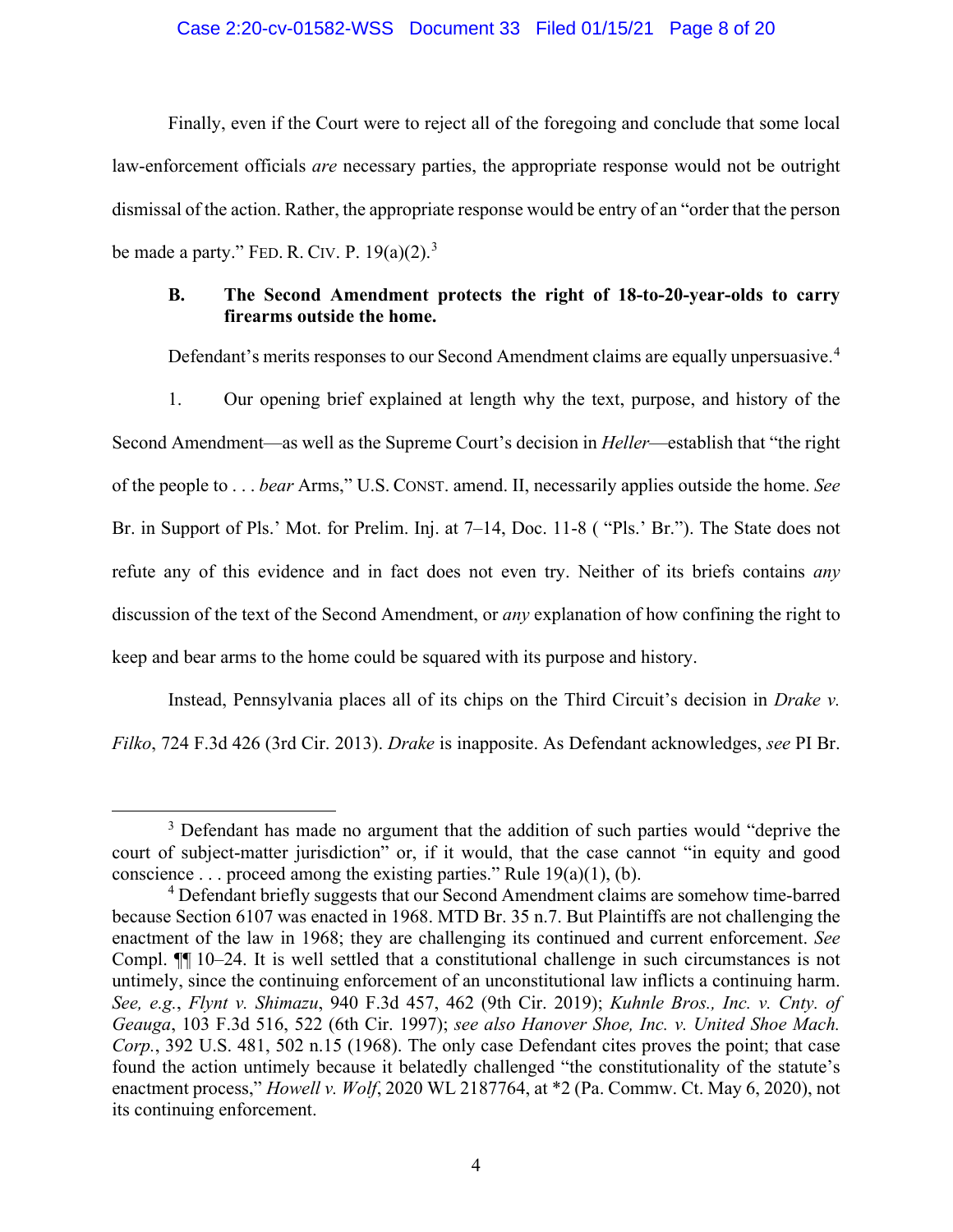### Case 2:20-cv-01582-WSS Document 33 Filed 01/15/21 Page 9 of 20

10, *Drake* expressly *left open* the question whether "the individual right to bear arms for the purpose of self-defense extends beyond the home," so it cannot control this Court's answer to that question. *Drake*, 724 F.3d at 431. Instead, *Drake* upheld New Jersey's licensing scheme because it concluded that the requirement that permit applicants show a "justifiable need" before carrying firearms outside the home "qualifies as a 'longstanding,'" "presumptively lawful" regulation that regulates conduct falling outside the scope of the Second Amendment's guarantee." *Id.* at 434. Whether or not *Drake* was right, the point is completely irrelevant here, because Plaintiffs *are not challenging* a "justifiable need"-type licensing standard. Rather, we are challenging the combined effect of: (1) Pennsylvania's restrictions on carrying and transporting firearms without a concealed carry license, 18 PA. C.S. § 6106; (2) its requirement that during a declared emergency (like the present), a law-abiding citizen can *only* "carry weapons in case of confrontation" outside the home, *District of Columbia v. Heller*, 554 U.S. 570, 592 (2008), if they obtain a concealed carry license, *id.* § 6107; and (3) its rule *barring* ordinary 18-to-20-year-old adults from obtaining such a license, *id.* § 6109(b). The necessary function of these provisions, taken together, is to flatly prohibit ordinary 18-to-20-year-olds from carrying operable firearms outside the home.

Pennsylvania also cites *Drake* for the proposition that "certain longstanding regulations are 'exceptions' to the right to keep and bear arms, such that the conduct they regulate is not within the scope of the Second Amendment." MTD Br. 19 (quoting *Drake*, 724 F.3d at 431). That is irrelevant, too, given that Pennsylvania has provided no historical evidence whatsoever supporting the notion that a complete ban on 18-to-20-year-olds carrying firearms outside the home is a sufficiently "longstanding regulation." The State says that "Pennsylvania's regulation of the right to keep and bear arms has a several hundred years long history," *id.*, but the only regulations it cites that date back to the Founding—the only relevant period for determining "the public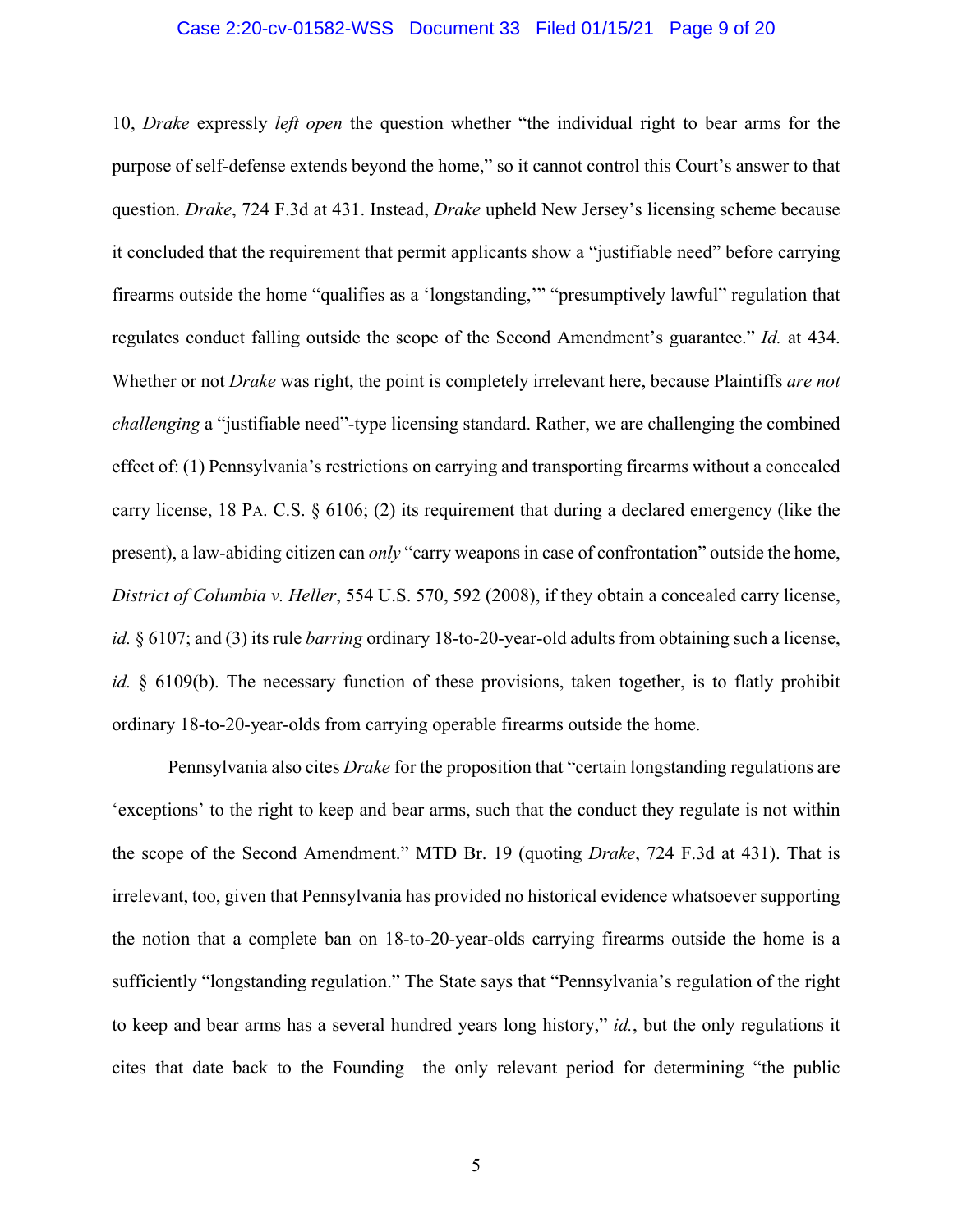## Case 2:20-cv-01582-WSS Document 33 Filed 01/15/21 Page 10 of 20

understanding . . . of the right codified by the Second Amendment," *Gamble v. United States*, 139 S. Ct. 1960, 1975 (2019)—are limits on "the public discharge of firearms" or "hunting on lands other than on one's own," MTD Br. 2. Those picayune, time, place, and manner-type restrictions obviously provide no historical support for the challenges here. *See Heller*, 554 U.S. at 632 (dismissing dissent's reliance on laws that "restricted the firing of guns within the city limits" as "provid[ing] no support for the severe restriction in the present case").

Nor does Defendant persuasively distinguish the two federal appellate opinions holding that the Second Amendment right to armed self-defense plainly extends outside the home. *See Wrenn v. District of Columbia*, 864 F.3d 650, 661 (D.C. Cir. 2017); *Moore v. Madigan*, 702 F.3d 933, 942 (7th Cir. 2012). Pennsylvania tries to dismiss these cases with a wave of its *Drake* wand, suggesting that "the Third Circuit *expressly* declined to adopt the reasoning of" *Moore*. PI Br. 9 n.4. But as the State's own quotation of *Drake* shows, while the Third Circuit did not *adopt Moore*'s reasoning, it hardly *rejected* it. *Drake*, 724 F.3d at 431. Defendant also tries to sweep *Moore* aside because it dealt with "a flat ban on carrying ready-to-use guns outside the home." PI Br. 10 n.4. But as just explained, the laws challenged in this case, taken together, *impose just such a ban*. Indeed, that makes *Moore the most directly on-point appellate-court precedent* in this case. And *Moore*, of course, struck Illinois's flat ban down as flatly unconstitutional.

This point also disposes of the State's suggestion that Plaintiffs are seeking "a Second Amendment right to open carry firearms under any circumstances." *Id.* at 20 (citing *Gould v. Morgan*, 907 F.3d 659 (1st Cir. 2018)). No, what Plaintiffs are seeking is the right to carry firearms *in at least some manner* in the very "circumstances" that the Second Amendment, at its heart, was enacted to address: "being armed and ready" for "defensive action in a case of conflict with another person." *Heller*, 554 U.S. at 584 (quoting *Muscarello v. United States*, 524 U.S. 125, 143 (1998)).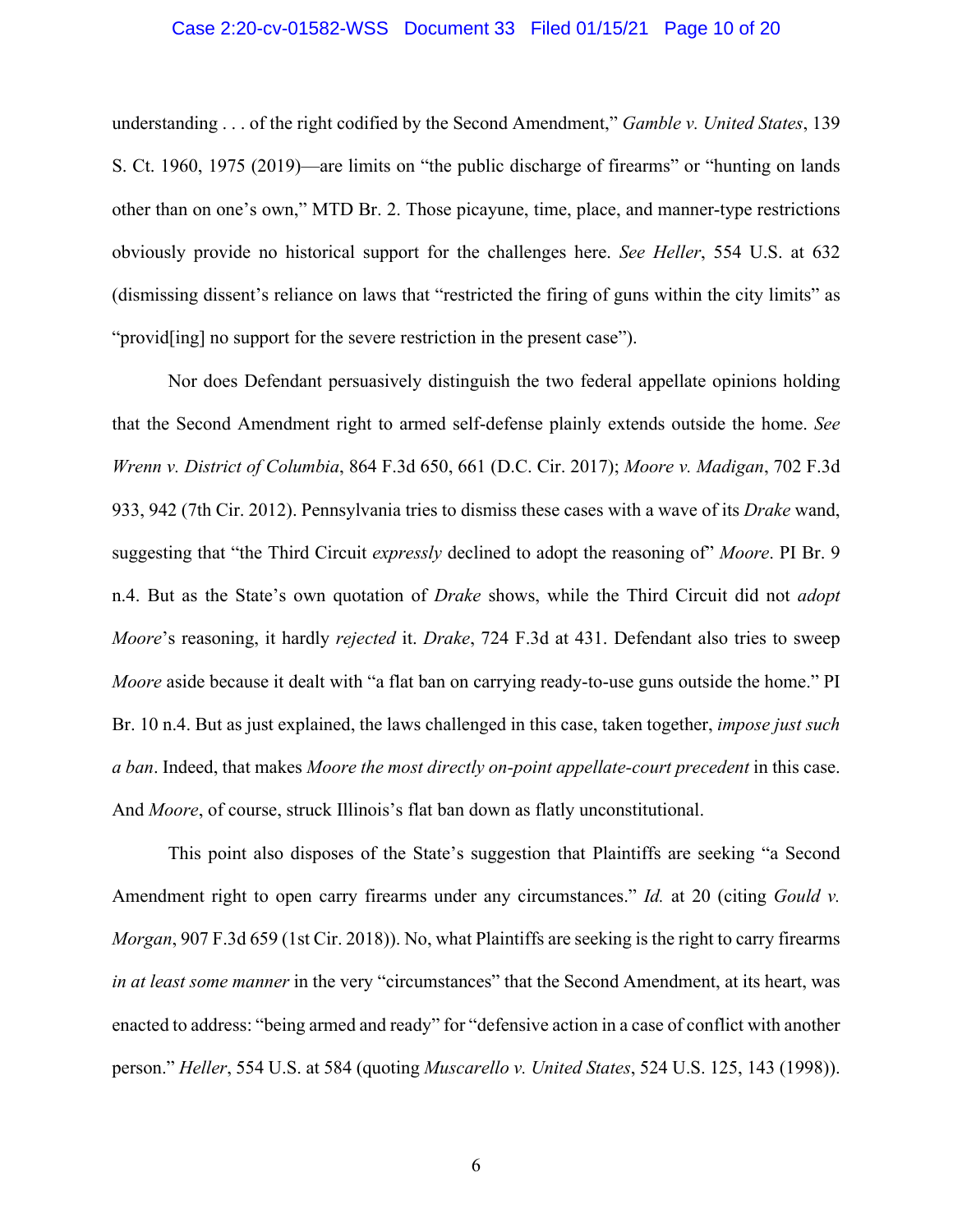#### Case 2:20-cv-01582-WSS Document 33 Filed 01/15/21 Page 11 of 20

2. The State also fails to show that it can ban Plaintiffs from carrying firearms outside the home because they have not yet turned 21. Here again, the text, purpose, and history of the Second Amendment conclusively show that its protections extend to law-abiding 18-20-year-olds, *see* Pls.' Br. 13–18, and here again, Pennsylvania barely even tries to refute this wealth of evidence. Its discussion of history is little more than a series of page-length quotations copied and pasted from the decisions in *National Rifle Ass'n Inc. v. BATFE*, 700 F.3d 185 (5th Cir. 2012), and *Powell v. Tompkins*, 926 F. Supp. 2d 367 (D. Mass. 2013), *aff'd on other grounds,* 783 F.3d 332 (1st Cir. 2015). Neither opinion is binding here; and *NRA*'s reasoning—as well as *Powell*'s, which largely parrots *NRA*—is deeply unpersuasive. This court should not follow those decisions into error.

The Fifth Circuit's conclusion in *NRA*, for example, was based in part on Founding-era "gun safety regulations" and a handful of laws "that targeted particular groups for public safety reasons." *NRA,* 700 F.3d at 200. But as noted above, "laws regulating the storage of gun powder" or "prohibiting the use of firearms on certain occasions and in certain places," *id.* at 200, plainly cannot support the blanket restrictions at issue here. Similarly, the Founding-era laws "disarming certain groups" for "public safety reasons"—such as "law-abiding slaves, free blacks, and Loyalists"—obviously come up short. *Id*. Racist laws targeting African-Americans do not evidence the meaning of the Second Amendment. *See McDonald v. City of Chicago*, 561 U.S. 742, 771–78 (2010). And laws disarming loyalists who maintained allegiance to a foreign power that *was literally invading the American homeland* hardly provide support for draconian restrictions on law-abiding 18-to-20-year-olds. *See Folajtar v. Attorney Gen. of the United States*, 2020 WL 6879007, at \*14 (3d Cir. Nov. 24, 2020) (Bibas, J., dissenting).

The Fifth Circuit noted, too, that "[t]he age of majority at common law was 21." *NRA*, 700 F.3d at 201; *see also* PI Br. 18. But it is important to understand that in the Founding Era (as is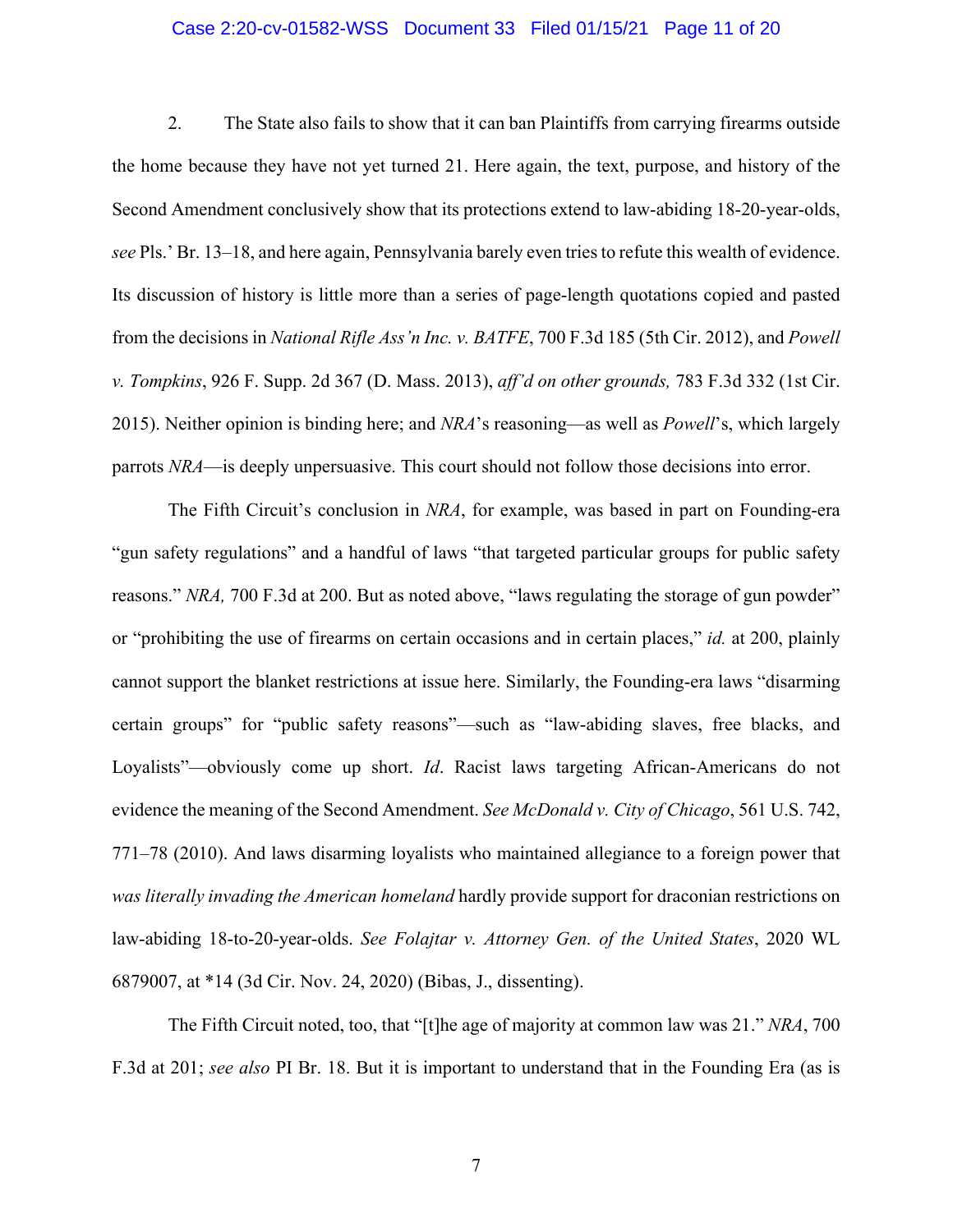## Case 2:20-cv-01582-WSS Document 33 Filed 01/15/21 Page 12 of 20

still true today), age requirements were "different for different purposes." 1 BLACKSTONE COMMENTARIES \*463. At age 14, for example, individuals were deemed capable of discerning right from wrong and could be "capitally punished for any offense." *Id*. at \*463–64. Likewise, even though 18-to-20-year-olds would have been considered "minors" for *some* purposes at the Founding, the evidence in our opening brief leaves no doubt that keeping and bearing arms *was not one of them*. To the contrary, adults aged 18 and older were *affirmatively required*, by statutes enacted by colonial, state, and federal legislatures, to keep and bear arms *that they themselves acquired* so that they could fulfill their obligatory militia duties. *See* Pls.' Br. 14–18.

Unable to muster any Founding-era support, the Fifth Circuit turned to the age-based limits that some States began to enact in the late nineteenth century. But the earliest law cited by the court dated to 1856—far too late to give meaningful "insight into [the Second Amendment's] original meaning." *Heller*, 554 U.S. at 614. And in any event, the vast majority of those statutes applied only to certain types of weapons—predominantly concealable arms such as pistols or Bowie knives. *See* David B. Kopel & Joseph G.S. Greenlee, *History and Tradition in Modern Circuit Cases on the Second Amendment Rights of Young People*, 43 S. ILL. U. L.J. 119, 137–42 (2018) (compiling laws). These limited laws do not come close to justifying Pennsylvania's ban.

The Fifth Circuit also erred by not meaningfully engaging the affirmative historical evidence recounted in our opening brief. The *NRA* court "relegate<sup>[d]</sup> militia service to a footnote," *National Rifle Ass'n Inc. v. BATFE*, 714 F.3d 334, 339 (5th Cir. 2013) (Jones, J., dissenting from denial of rehearing en banc), and even that footnote got the history *wrong*. *Compare NRA*, 700 F.3d at 204 n.17 (citing a single 1779 New Jersey statute as "setting [the militia-service] minimum age at 21"), *with NRA*, 714 F.3d at 342 (Jones, J., dissenting from denial of rehearing en banc) (explaining that this law only supplemented the general militia act and expressly preserved militia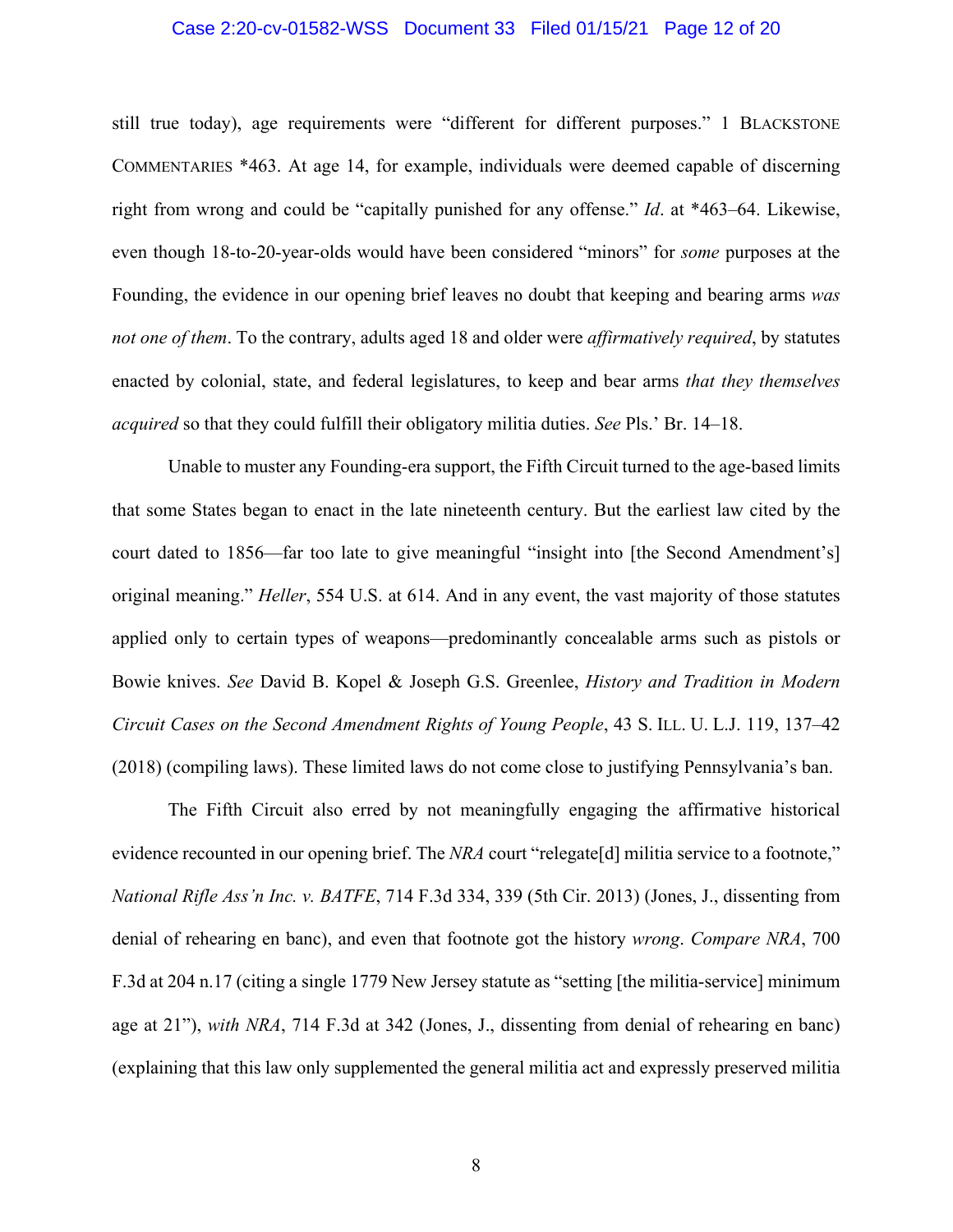#### Case 2:20-cv-01582-WSS Document 33 Filed 01/15/21 Page 13 of 20

officers' ability to enlist males "between the Age of sixteen and twenty-one years"). Defendant's attempt to fill this breach is unpersuasive. He denies that Founding-era militia laws "support Plaintiffs' position because of the disparity in age limits for militia members among the various states." PI Br. 16. But some early variation aside, "[a]t the time of the Second Amendment's passage, or shortly thereafter, the minimum age for militia service in every state became eighteen." *NRA*, 714 F.3d at 340–41 (Jones, J., dissenting from denial of rehearing en banc).

Pennsylvania next tries to dismiss Founding-era militia laws altogether, asserting that "the right to arms is not co-extensive with the duty to serve in the militia." PI Br. 16–17 (quoting *Powell*, 926 F. Supp. 2d at 388 n.18). Of course, *Heller* establishes that Second Amendment is not *limited* to those serving in the militia, since it protects "an individual right unconnected with militia service," 554 U. S. at 582—a proposition that refutes Pennsylvania's attempt to defend the challenged ban on the grounds that "Pennsylvania law still carves out an exception for 18 to 20 year olds who have entered the military," PI Br. 17 n.5.<sup>5</sup> But as explained in our opening brief, the protections guaranteed by the Second Amendment *necessarily* must be *at least as extensive* as the duty to serve in the militia—lest the Amendment fail utterly in "the purpose for which the right was codified: to prevent elimination of the militia." *Heller*, 554 U.S. at 599.

#### **C. The challenged Pennsylvania ban is categorically unconstitutional.**

Because the challenged restrictions, taken together, totally preclude ordinary 18-to-20 year-olds from "being armed and ready" outside the home "in a case of conflict with another person," *Heller*, 554 U.S. at 584, and from bearing arms more generally, they are categorically unconstitutional, and the Court need not engage in any "judge-empowering 'interest-balancing inquiry'" before preliminarily enjoining them, *id.* at 634. Defendant resists this conclusion, arguing

 $<sup>5</sup>$  This argument also misunderstands the constitutional meaning of "militia"—which refers</sup> "all able-bodied men," not "military forces." *Heller,* 554 U.S. at 596.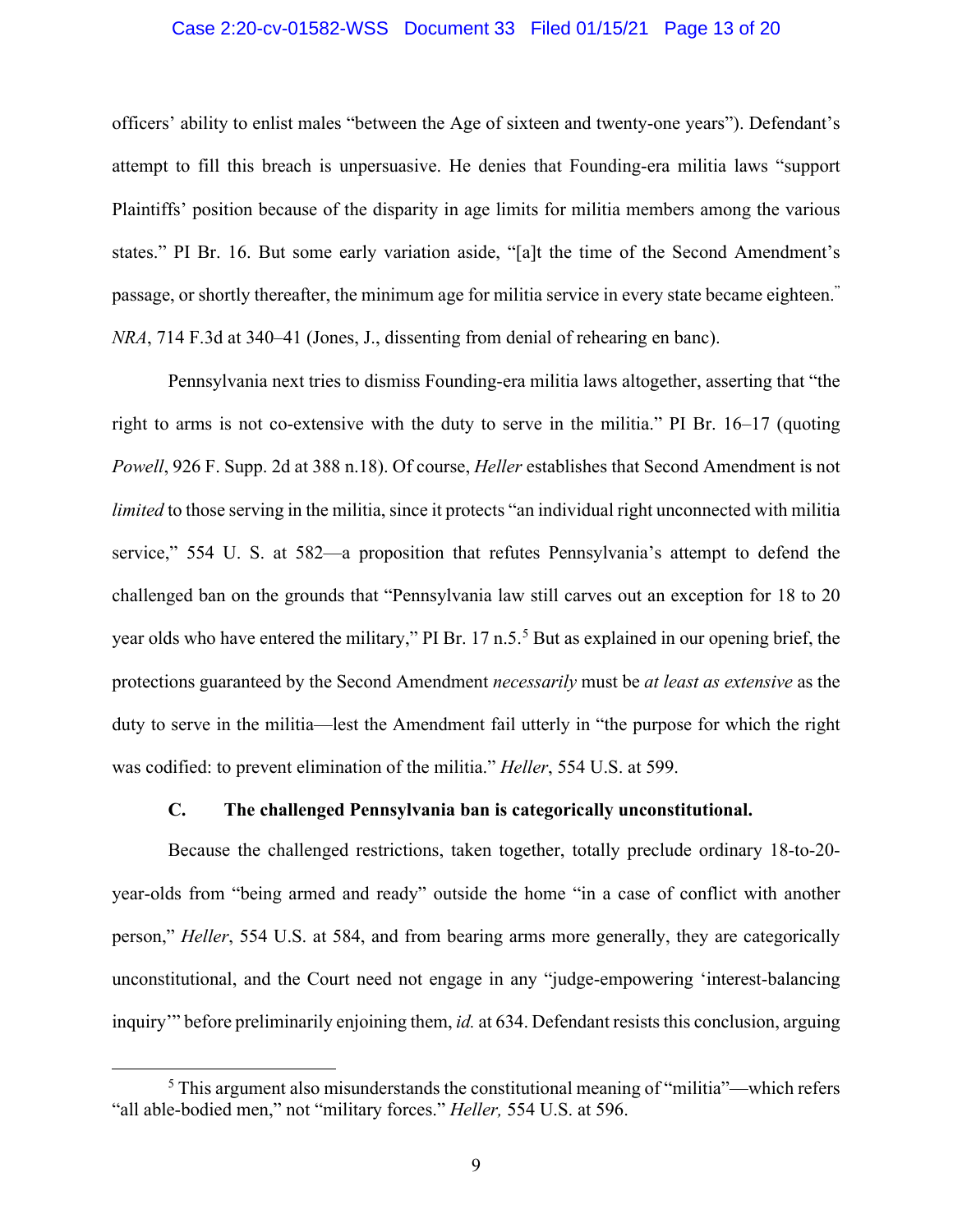#### Case 2:20-cv-01582-WSS Document 33 Filed 01/15/21 Page 14 of 20

that "Pennsylvania does not impose a total ban on 18-to-20-year-olds' access to firearms," and instead requires "only that the firearm be unloaded during transport in a vehicle and not be concealed on an unlicensed person's body."<sup>6</sup> PI Br. 6, 7. That may be the "only" effect of Sections 6106 and 6109, but as explained above, the combined effect of the provisions challenged here (which include Section 6107, as well) is to impose the very "total ban" on 18-to-20-year-olds' right to bear arms that Defendant disclaims.

The State attempts to dismiss the breadth of the ban by pointing to the statutory exception for those "[a]ctively engaged" in self-defense. *Id.* at 21 (quoting 18 PA. C.S. § 6107(a)(1)). But as we explained in our opening brief, while Section 6101(a)(1) purports on paper to create a selfdefense exception, in the real world the supposed exception is wholly illusory. A law-abiding 18 to-20-year-old who, in compliance with Pennsylvania law, *leaves her firearm at home* and who suddenly finds herself "actively engaged" in self-defense outside the home will find little comfort in the thought that *at that point* Section 6107 would allow her to carry a loaded firearm. Defendant has no answer to this argument.

Nor, finally, can the fatal constitutional problems with the challenged regime be assuaged by arguing that Pennsylvania's restrictions "are not permanent and will evaporate upon the termination of the emergency declaration(s) or—in the case of Plaintiffs—upon reaching the age of 21." PI Br. 21; *see also* Amici Curiae Br. at 9, Doc. 32 ("Amici Br."). The COVID-19 state of emergency has now been in place for ten months—and is unlikely to abate for several more. And

<sup>&</sup>lt;sup>6</sup> Defendant neglects to acknowledge the draconian restrictions imposed by Section 6106 on transporting firearms which afflict Plaintiffs and those similarly situated. *See* Lara Decl., Doc. 11-2 (Dec. 1, 2020), Miller Decl., Doc. 11-3, ¶¶ 4–12 (Dec. 1, 2020); Knepley Decl., Doc. 11-4, ¶¶ 4–14 (Dec. 1, 2020); Combs Decl., Doc. 11-5, ¶¶ 8–15 (Dec. 1, 2020); Gottlieb Decl., Doc. 11- 6, ¶¶ 6–13 (Dec. 1, 2020). For example, Plaintiffs are barred from stopping for coffee or to use the bathroom when going to an enumerated location, as they must go directly to and from that enumerated location from another enumerated location. *See* Section 6106(b)(4), (8), (9).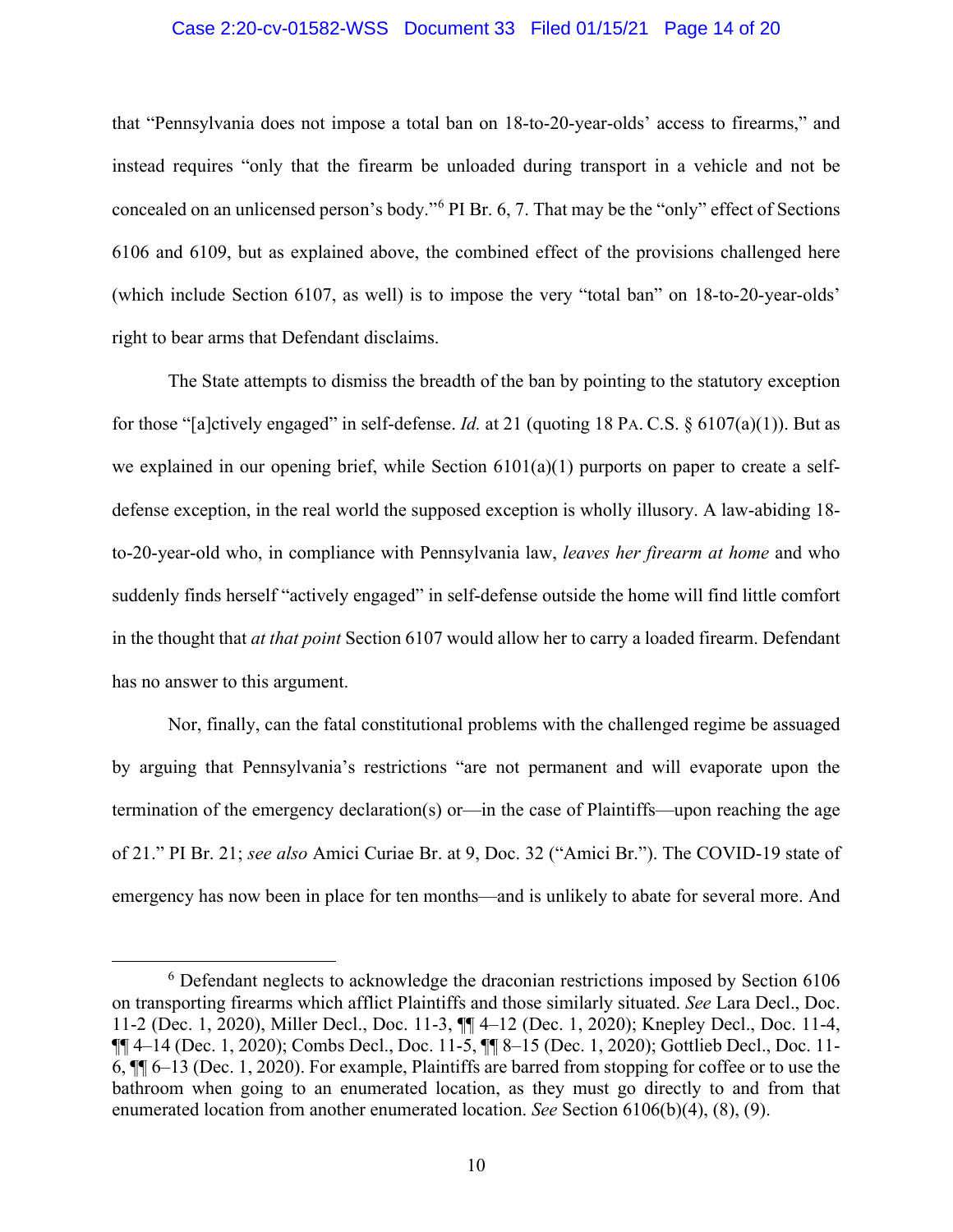#### Case 2:20-cv-01582-WSS Document 33 Filed 01/15/21 Page 15 of 20

the declared emergency arising out of the opioid epidemic has now persisted for *three years* (and counting). Similarly, an 18-year-old adult faces three years of being debarred from bearing arms before "reaching the age of 21." PI Br. 21. Pennsylvania could not forbid 18-to-20-year-olds from obtaining abortions, or suspend all voting rights, for a period of three years or more, and then waive away the obvious constitutional defects of those laws by pointing out that they "are not permanent and will evaporate" in the fulness of time. *Id.* The Second Amendment should not be treated any differently. *McDonald*, 561 U.S. at 780.

Indeed, the Supreme Court has recently held that the ongoing pandemic does not give States license to impose otherwise unconstitutional restrictions, and that there is no pandemic exception to the constitutional restrictions that apply in ordinary times. *See Roman Cath. Diocese of Brooklyn v. Cuomo*, 141 S. Ct. 63, 66–67 (2020) (per curium) (enjoining restrictions on religious worship after applying ordinary strict-scrutiny analysis); *see also id.* at 71 (Gorsuch, J., concurring) (explaining that "our usual constitutional standards should apply during the current pandemic"). As the Sixth Circuit has put it, "[w]hile the law may take periodic naps during a pandemic, we will not let it sleep through one." *Roberts v. Neace*, 958 F.3d 409, 414–15 (6th Cir. 2020) (per curiam). A three-year-long coma should be out of the question.

#### **D. The challenged ban fails any level of heightened constitutional scrutiny.**

Even if this Court declines to apply *Heller*'s categorical analysis in favor of some form of heightened means-ends scrutiny, Plaintiffs are still likely to succeed.

1. If the Court does proceed under the "tiers of scrutiny" framework, it should select the highest tier because the challenged restrictions ban an entire class of law-abiding adults from carrying firearms outside the home for self-defense. *See San Antonio Indep. Sch. Dist. v. Rodriguez*, 411 U.S. 1, 17 (1973). Defendant argues that "the Third Circuit, among other circuits, has authoritatively held that intermediate scrutiny applies in this context." PI Br. 7–8 n.3. Not so.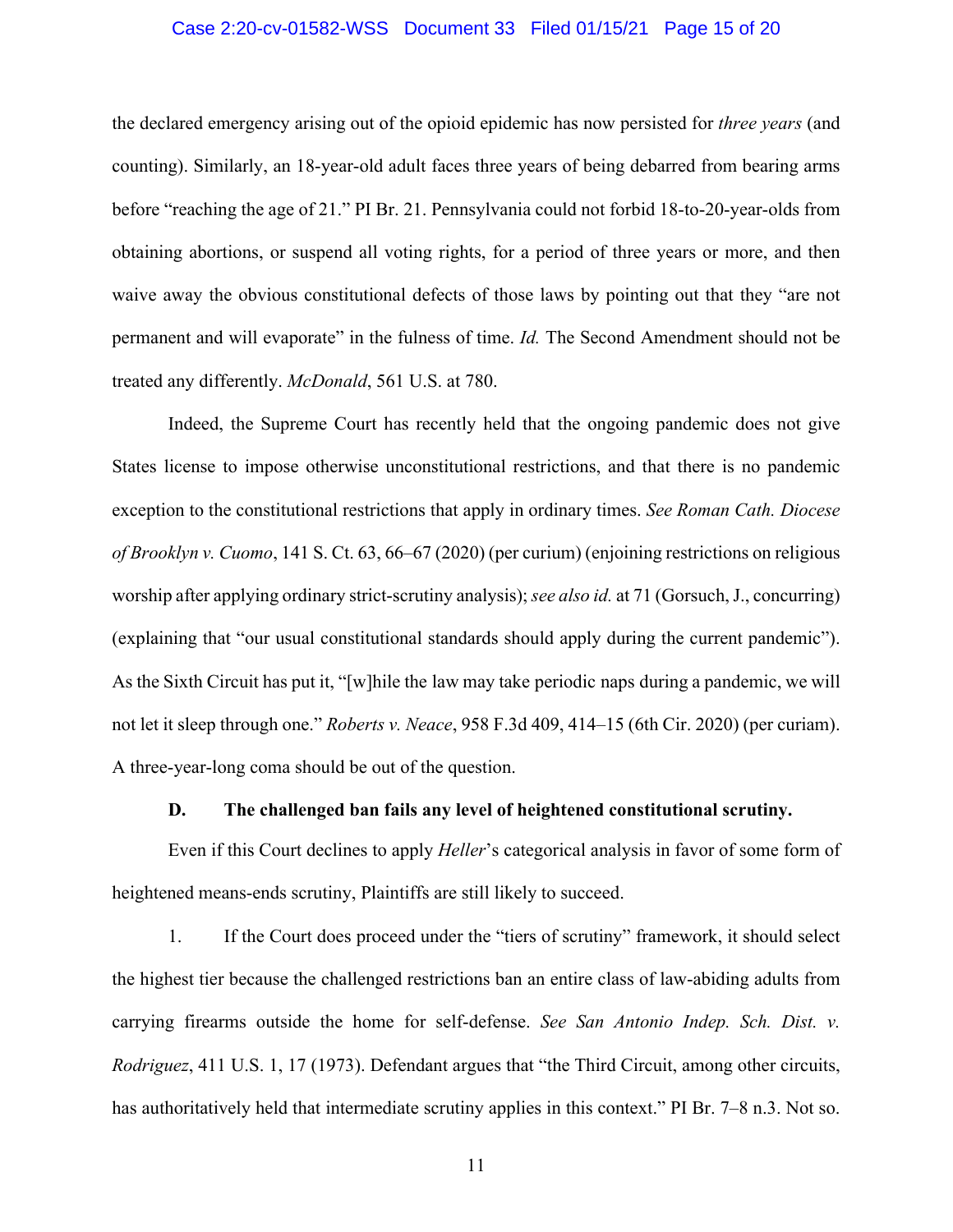#### Case 2:20-cv-01582-WSS Document 33 Filed 01/15/21 Page 16 of 20

The cases Defendant cites in fact hold that the Second Amendment "is susceptible to several standards of scrutiny," *United States v. Marzzarella*, 614 F.3d 85, 96 (3d Cir. 2010), and that both "intermediate scrutiny[ ] and strict scrutiny" are "potentially available," *Drake*, 724 F.3d at 435 not that intermediate scrutiny *always* applies to Second Amendment challenges. Those cases may have applied intermediate scrutiny, but they are readily distinguishable, since none involved limits as draconian as those challenged here. And while the Third Circuit has stated that "the 'core' of the Second Amendment is the right of law-abiding, responsible citizens to use arms in defense of hearth and home," *Doe I v. Governor of Pa.*, 977 F.3d 270, 273 (3d Cir. 2020) (quotation marks omitted); *see also Drake*, 724 F.3d at 436, those statements are dicta.

2. Even under intermediate scrutiny, the challenged restrictions must fall. As explained in our opening brief, the challenged provisions fail that standard right from the start because they are designed to *reduce the number of firearms in public*—and to the extent they have the effect of curbing violent crime, that is only as a byproduct of this effort to simply suppress the quantity of Second Amendment conduct. Pls.' Br. 21–22. Defendant has no response to this point.

3. Even setting this initial problem aside, the challenged provisions still fail to clear the intermediate scrutiny hurdle. Study after social-science study has failed to find any evidence that restricting the right to carry firearms outside the home causes any discernible reduction of violent crime. *See* Pls.' Br. 23–24. Defendant does not rebut *any* of this evidence, nor does he offer any evidence of his own.<sup>7</sup> Instead, his only meaningful argument on this point is a series of block-

<sup>7</sup> Defendant's Amici try to fill this gap, *see* Amici Br. 18–19, but the studies they cite show at most that different restrictive carry laws are *correlated* with lower crime rates—not that they *cause* any reduction. *See, e.g.*, John Donohue et al., *Right-to-Carry Laws and Violent Crime*, 16 J. EMPIRICAL LEGAL STUD. 198, 199 (2019) ("RTC laws are *associated with* higher rates of . . . crime" (emphasis altered)); Michael Siegel et. al., *Easiness of Legal Access to Concealed Firearm Permits and Homicide Rates in the United States*, 107 AM. J. PUB. HEALTH 1923, 2938 (2017)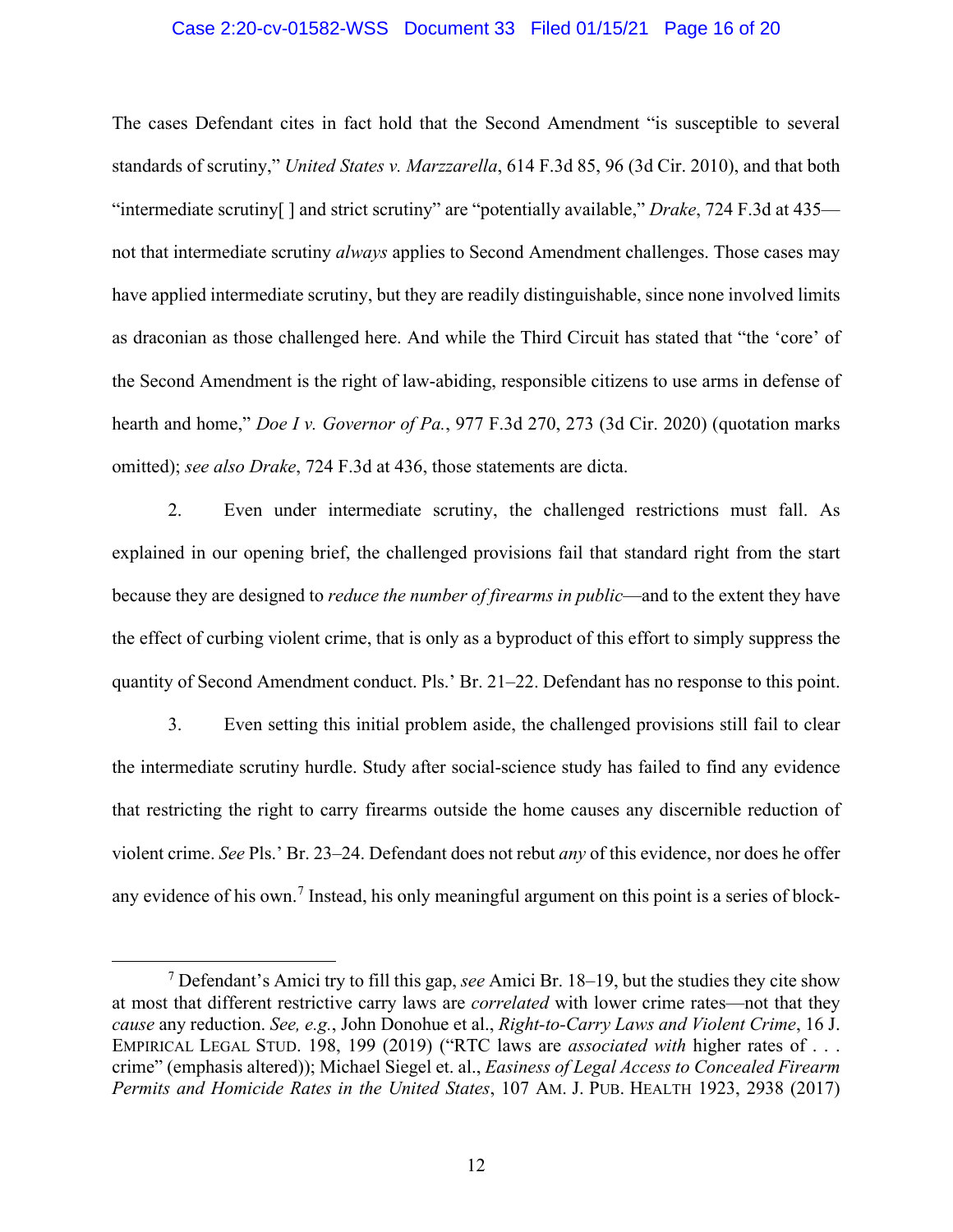#### Case 2:20-cv-01582-WSS Document 33 Filed 01/15/21 Page 17 of 20

quotes from the Superior Court of Pennsylvania's decision in *Commonwealth v. McKown*, MTD Br. 28, which—*also* without any analysis of evidence—held that Section 6106 "serve[s] to protect the public from persons who carry concealed firearms for unlawful purposes." 79 A.3d 678, 690 (Pa. Super. Ct. 2013). *McKown*'s unsupported say-so is no substitute for evidence that a flat ban advances public safety.

4. Pennsylvania has also failed to show how limiting the Second Amendment rights of 18-to-20-year-olds—thereby jeopardizing their safety—advances public safety. Defendant rests entirely on quotations from non-binding decisions in which *other* courts held—based on the evidence presented to *them*—that age-based restrictions are "substantially related to th[e] important government interest in public safety." MTD Br. 31 (quotation marks omitted). But Pennsylvania has presented *no evidence whatsoever* for that proposition here.

Moreover, the non-binding decisions cited by Defendant were wrong to conclude that public safety justifies restricting the rights of 18-to-20-year-olds and jeopardizing their safety. To begin, those cases relied on a now-two-decade-old study by the Department of Justice, which purported to show that 18-to-20-year-olds were responsible for a disproportionate share of violent crime. *See Horsley v. Trame*, 808 F.3d 1126, 1133 (7th Cir. 2015); *NRA*, 700 F.3d at 210; *Powell*, 926 F. Supp. 2d at 392–93. But more recent data shows that 18, 19, and 20-year-olds are arrested for violent crime on a disproportionately *less frequent* basis than 21-year-olds, *see* Pls.' Br. 25—a more relevant data point than comparing their crime or arrest rates to *the population as a whole* (a

<sup>(</sup>stating no causal link); Cassandra K. Crifasi et al., *Association Between Firearm Laws and Homicide in Urban Counties*, 95 J. URBAN HEALTH 383, 387 (2018) (finding only "association" between right-to-carry laws and homicides). They are thus consistent with the NRC and CDC working groups' conclusions that no causal effect has been demonstrated. *See* Pls.' Br. 23–24. Moreover, the data also fails to account for the difference between justifiable homicide (*i.e.* lawful self-defense by law enforcement and the public) and unjustifiable homicide.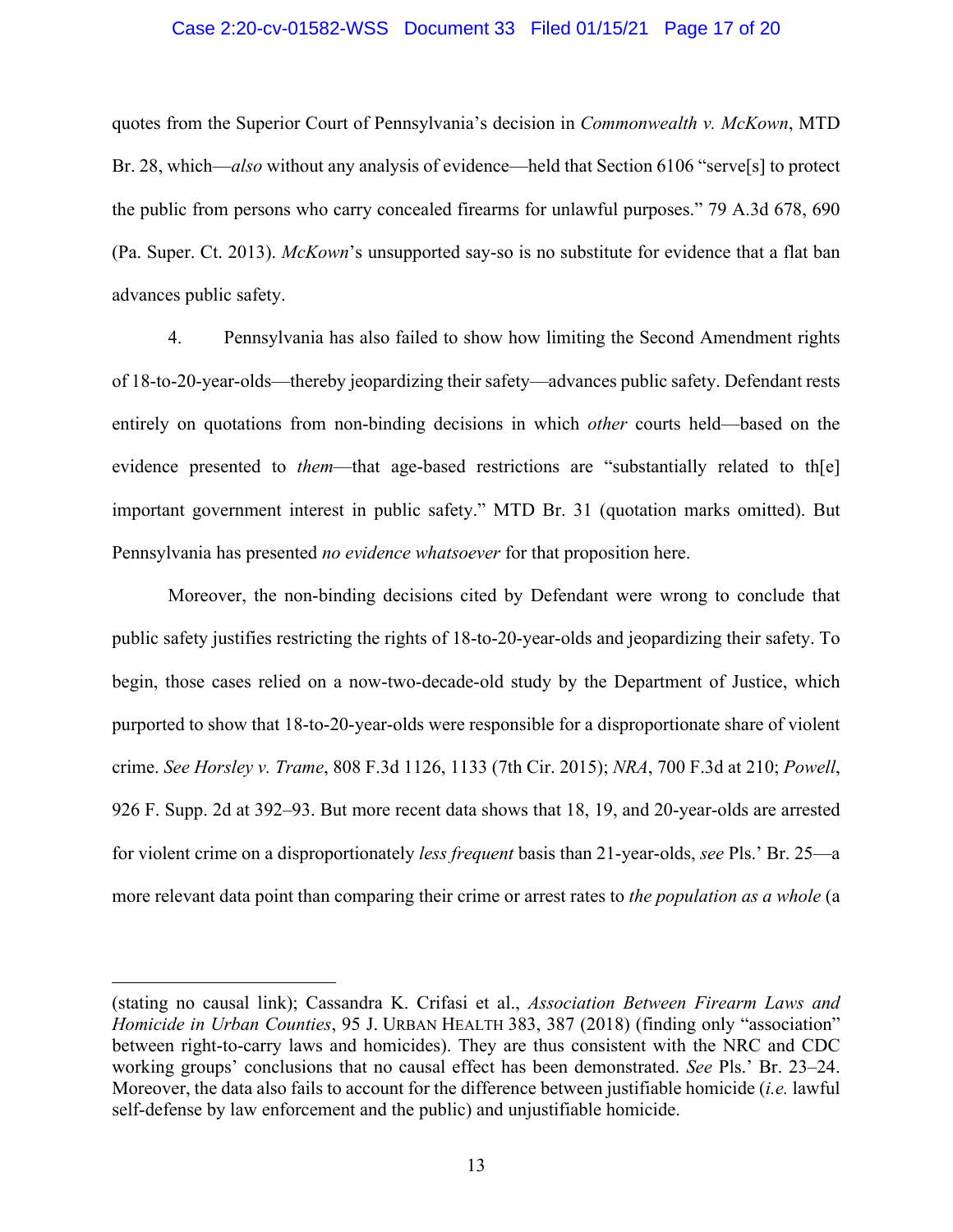#### Case 2:20-cv-01582-WSS Document 33 Filed 01/15/21 Page 18 of 20

group that includes, for example, octogenarians). Defendant's Amici attempt to wave this problem away by arguing that Pennsylvania "might have been justified" in extending the challenged restrictions "to young adults over 20." Amici Br. 14 n.22; *see also id.* at 11 ("the human brain does not finish developing until the mid-to-late twenties"). But while Amici would doubtless be delighted to ban anyone under the age of 30 from carrying a firearm (and would probably not stop there), this Court must assess the constitutionality of the laws *Pennsylvania actually enacted*. And those laws draw a palpably irrational distinction between 20-year-olds and 21-year-olds.

More fundamentally, even if it were true that 18-to-20-year-olds disproportionately contributed to gun violence compared to other age groups, that alone could not justify blocking *all* 18-to-20-year-olds from exercising their Second Amendment rights. If that reasoning were sound, then the government could disarm *any* demographic group—say, males or the poor—simply because a minority of people in the group commit violent crimes at a disproportionate rate. That result is simply untenable. *See, e.g.*, *Craig v. Boren*, 429 U.S. 190, 191, 201–02 (1976).

5. Finally, even if Pennsylvania had met its burden to show that the challenged laws further its public safety goals, they would *still* be unconstitutional, under intermediate scrutiny, because they do not possess the required "close fit between ends and means." *McCullen v. Coakley*, 573 U.S. 464, 486 (2014). Taken together, the effect of the challenged provisions is to allow 18 to-20-year-olds to openly carry firearms for self-defense in ordinary times but to ban them from doing so during the present COVID-19 and opioid crises. There is no plausible justification for this disparate treatment. Defendant has certainly presented no argument or evidence for that proposition. Amici once again rush to fill the void, arguing that emergencies "are characterized by mass uncertainty and fear that threaten public safety," and that "[g]un violence can spike during widespread emergencies," Amici Br. 15, 16. But even if true (and the interminable duration of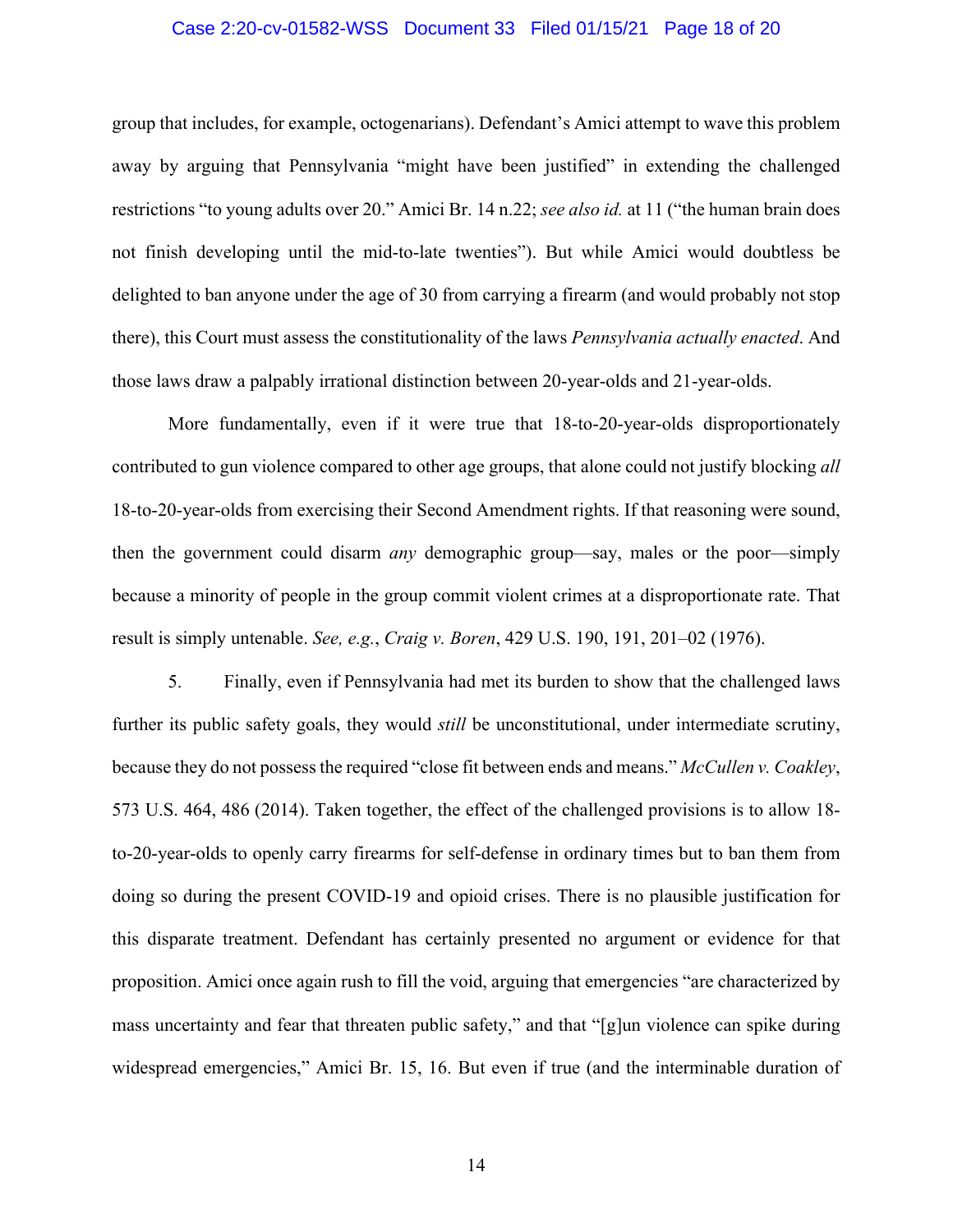#### Case 2:20-cv-01582-WSS Document 33 Filed 01/15/21 Page 19 of 20

many "declared emergencies" casts serious doubt on the notion that the challenged limits are limited to "exigent circumstances," *id.* at 15), all that shows is that the ability of ordinary 18-to-20-year-olds to defend themselves and their families should be protected with *even greater solicitude* during such crises.<sup>8</sup>

Even if the present public-health crises *did* provide some justification for limiting Second Amendment rights, Pennsylvania must, under intermediate scrutiny, advance its interests without burdening substantially more protected conduct than necessary. Yet it has made *no apparent effort*  to even *consider* less restrictive alternatives. Its ban thus cannot stand. *McCullen*, 573 U.S. at 494– 95; *Bruni v. City of Pittsburgh*, 824 F.3d 353, 371 (3d Cir. 2016).

#### **II. The remaining factors favor preliminary injunctive relief.**

The other equitable factors also support issuance of a preliminary injunction. Defendant does not dispute that the deprivation of a constitutional right constitutes irreparable harm. *See, e.g.*, *K.A. ex rel. Ayers v. Pocono Mountain Sch. Dist.*, 710 F.3d 99, 113 (3d Cir. 2013). And while the State asserts that the "balance of the equities and public interest both weigh against enjoining enforcement of laws that . . . limit laccess to dangerous weapons for those in an age group the social science shows is disproportionately disposed to violence," that contention is completely unsupported, given Defendant's failure to submit *any evidence whatsoever* that the challenged provisions actually further public safety.

#### **CONCLUSION**

A preliminary injunction should issue.

<sup>&</sup>lt;sup>8</sup> Amici assert that "publicly carried firearms are not commonly used for self-defense," Amici Br. 8, but the study they cite relies upon the flawed National Crime Victimization Survey ("NCVS"), which is well known to have dramatically underestimated the number of instances of self-defense. *See* NATIONAL RESEARCH COUNCIL, FIREARMS AND VIOLENCE 103 (Charles F. Wellford et al., eds., 2005) ("No other surveys have found numbers consistent with the NCVS")).